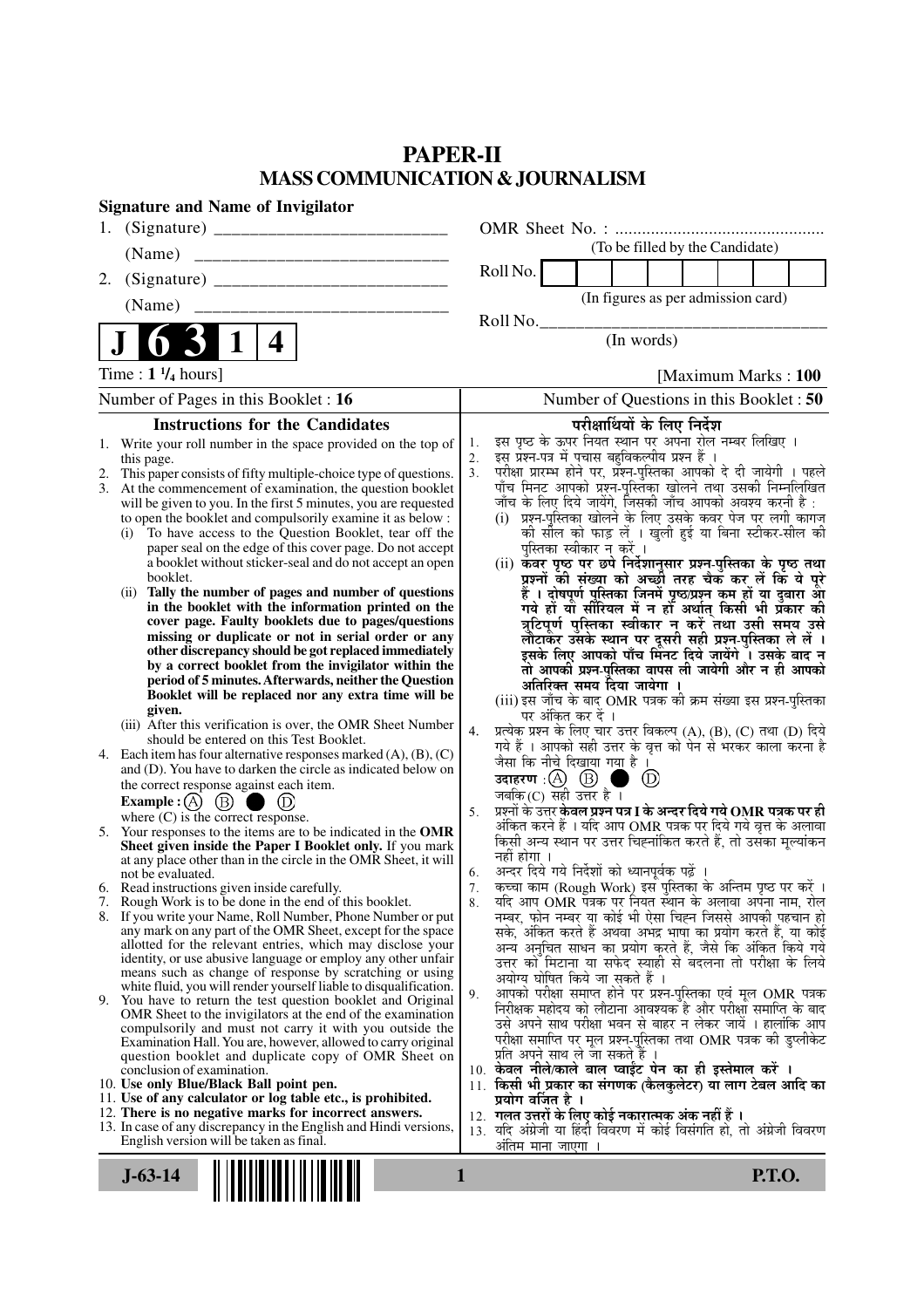## **MASS COMMUNICATION & JOURNALISM**

### **Paper – II**

- **Note :** This paper contains **fifty (50)** objective type questions of **two (2)** marks each. **All** questions are compulsory.
- **1.** Feelings of a communicator are labelled as
	- (A) Relational information
	- (B) Psychological information
	- (C) Personal information
	- (D) Social information
- **2.** In digital mass communication, the audience is
	- (A) Large
	- (B) Passive
	- (C) Participatory
	- (D) Uncultured
- **3.** The verbal code for communication is
	- (A) Visual cue (B) Picture
	- (C) Colour (D) Language
- **4.** Use of language in mediated communication imposes a grid on
	- (A) Artificiality
	- (B) Textuality
	- (C) Reality
	- (D) Conformity
- **5.** Colour television transmission in India started with
	- (A) Commonwealth Games
	- (B) SAARC sports
	- (C) Asiad
	- (D) World Cup Cricket
- **6.** Verbal Communication is
	- (A) Continuous
	- (B) Discontinuous
	- (C) Partial
	- (D) Untimely

**Paper-II 2 J-63-14** 

- **7.** In terms of ethical practices, the concept of Golden mean was advocated by
	- (A) Socrates (B) Homer
	- (C) Plato (D) Aristotle
- **8.** The first ombudsman for any newspaper in the world was appointed in
	- (A) Sweden
	- (B) Japan
	- (C) Austria
	- (D) Great Britain
- **9.** In libertarian philosophy, private ownership of the property is provided by
	- (A) Constitutional law
	- (B) Judicial law
	- (C) Legislative law
	- (D) Civic law
- **10.** Which of the following is not a type of sound effect ?
	- (A) Fadel
	- (B) Contextual
	- (C) Descriptive
	- (D) Commentative
- **11.** Under the working Journalists Act of 1958, the central government, for working journalists, can constitute a
	- (A) Wage committee
	- (B) Labour commission
	- (C) Select panel
	- (D) Wage board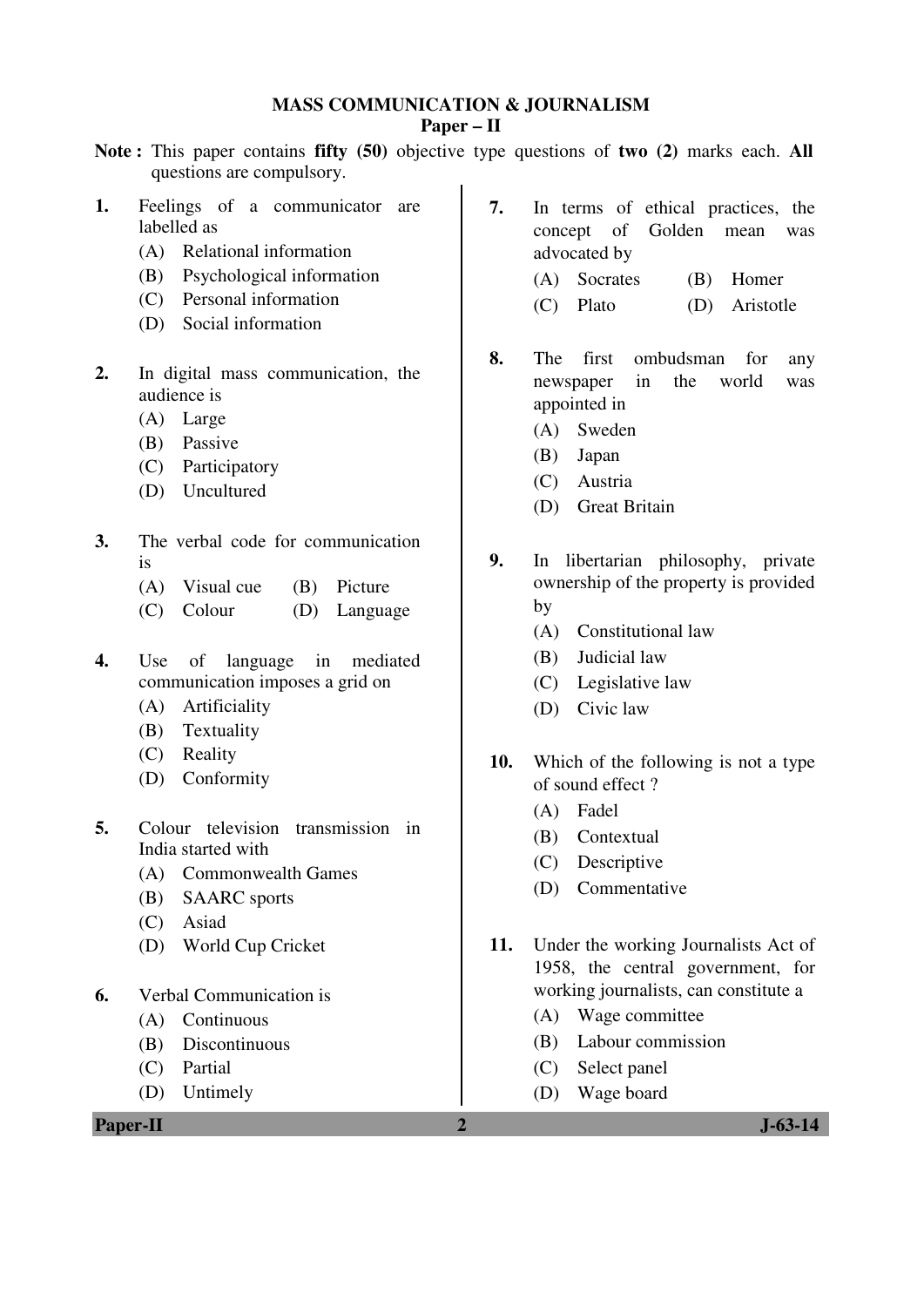# जनसंचार और पत्रकारिता

### ¯ÖÏ¿®Ö¯Ö¡Ö **– II**

| 7.<br>एक संचारक की अनुभूतियाँ कही जाती हैं<br>1.<br>सापेक्षिक सूचना<br>(A)<br>मनोवैज्ञानिक सूचना<br>(B)<br>व्यक्तिगत सूचना<br>(C)<br>सामाजिक सूचना<br>(D)<br>डिजीटल जनसंचार में श्रोता/दर्शक है<br>2.<br>8.<br>(A) वृहद्<br>निष्क्रिय<br>(B)<br>(C) सहभागी<br>असंस्कृत<br>(D)<br>संचार का मौखिक कूट है<br>3.<br>विजुअल क्यू<br>(A)<br>चित्र<br>(B)<br>9.<br>$(C)$ रंग<br>(D)<br>भाषा | नैतिकता के संदर्भ में निम्न में से किसने<br>''गोल्डन मीन'' पर बल दिया था ?<br>सुकरात<br>(A)<br>होमर<br>(B)                                       |
|--------------------------------------------------------------------------------------------------------------------------------------------------------------------------------------------------------------------------------------------------------------------------------------------------------------------------------------------------------------------------------------|--------------------------------------------------------------------------------------------------------------------------------------------------|
|                                                                                                                                                                                                                                                                                                                                                                                      | (C) प्लेटो<br>अरस्तू<br>(D)                                                                                                                      |
|                                                                                                                                                                                                                                                                                                                                                                                      | विश्वभर में सबसे पहले किस समाचारपत्र में<br>पहला ओम्बुड्समैन नियुक्त किया गया था ?<br>(A) स्वीडन में<br>जापान में<br>(B)<br>(C) ऑस्ट्रिया में    |
|                                                                                                                                                                                                                                                                                                                                                                                      | ग्रेट ब्रिटेन में<br>(D)<br>स्वातन्त्र्यवादी दर्शन में, सम्पत्ति पर निजी<br>स्वामित्व प्रदान किया गया था<br>संवैधानिक विधि से<br>(A)             |
| माध्यम जनित संचार में, भाषा का प्रयोग निम्न के<br>4.<br>लिए जालक का कार्य करता है :<br>(A) कृत्रिमता<br>विषय सामग्री<br>(B)<br>10.<br>(C) वास्तविकता<br>अनुरूपता<br>(D)                                                                                                                                                                                                              | न्यायिक विधि से<br>(B)<br>(C) विधायी विधि से<br>सिविल विधि से<br>(D)<br>निम्नलिखित में से कौन ध्वनि-प्रभाव का एक<br>प्रकार नहीं है ?<br>(A) फेडल |
| भारत में रंगीन टेलीविजन प्रसारण प्रारम्भ हुआ था<br>5.<br>राष्ट्रमण्डल खेल से<br>(A)<br>सार्क खेल से<br>(B)<br>एशियाड से<br>(C)<br>विश्वकप क्रिकेट से<br>11.                                                                                                                                                                                                                          | (B) प्रासंगिक (कांटेक्सचुअल)<br>वर्णनात्मक (डिस्क्रीप्टीव)<br>(C)<br>भाष्याकारिक (कमेंटेटिव)<br>(D)<br>श्रमजीवी पत्रकार अधिनियम-1958 के अन्तर्गत |
| (D)<br>मौखिक संचार है<br>6.<br>(A)<br>सतत<br>(B)<br>असतत<br>आंशिक<br>(C)<br>आकस्मिक<br>(D)<br>$J - 63 - 14$<br>3                                                                                                                                                                                                                                                                     | केन्द्र सरकार, श्रमजीवी पत्रकारों के लिए बना<br>सकती है<br>वेतन समिति<br>(A)<br>श्रम आयोग<br>(B)<br>चयन समिति<br>(C)<br>वेतन बोर्ड<br>(D)        |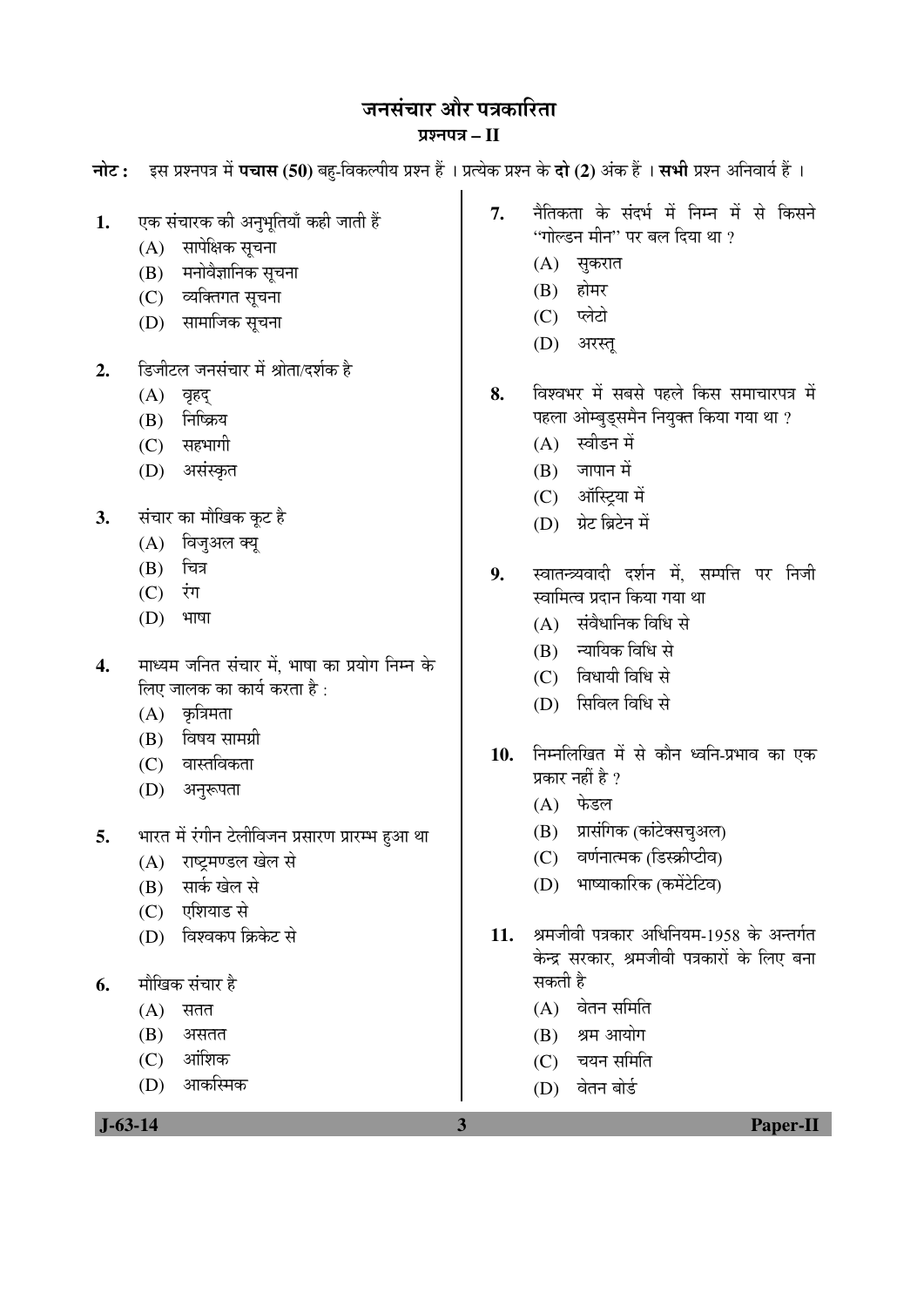- **12.** Layer by layer developmental communication is identified as
	- (A) Developmental convergence
	- (B) Developmental onion
	- (C) Developmental roll
	- (D) Developmental scape
- **13.** When a population is studied, any inconsistency produced by the instrument used will result in
	- (A) Sampling error
	- (B) Measurement error
	- (C) Instrumentation error
	- (D) Data error
- **14.** A method of credibility in qualitative research is
	- (A) Test-retest
	- (B) Split run
	- (C) Split half
	- (D) Audit trail
- **15.** In quantitative research, the questions are
	- (A) General
	- (B) Abstract
	- (C) Ambiguous
	- (D) Standardised
- **16.** Multi-stage sampling is a type of
	- (A) Cluster sampling
	- (B) Random sampling
	- (C) Accidental sampling
	- (D) Innovative sampling
- **17.** Mistake in news reading is known as
	- (A) Fluff
	- (B) Foot in the door
	- (C) Ident
	- (D) Lift

**Paper-II** J-63-14

- **18.** Daniel Boorstin coined the term
	- (A) Greenpeace
	- (B) Pseudo-event
	- (C) Images
	- (D) Jackpot
- **19.** The number of readers who can recall of seeing advertisement is referred to as
	- (A) Net recall
	- (B) Gross recall
	- (C) Noting score
	- (D) Recall score
- **20.** Selective presentation of facts and quotes in supports of certain opinions is referred to as
	- (A) Cherry picking
	- (B) Time craft
	- (C) Propaganda
	- (D) Selective publicity
- **21.** When colours in an advertisement are not harmonious, it is identified as
	- (A) Non-structured
	- (B) Parallel colouring
	- (C) Marginal colouring
	- (D) Out of register
- **22.** The first page of pullout is known as
	- (A) Second front page
	- (B) Pullout page
	- (C) Sectional page
	- (D) Front section
- **23.** Hard news is mostly
	- (A) Spot news
	- (B) Society news
	- (C) Entertainment news
	- (D) Filler news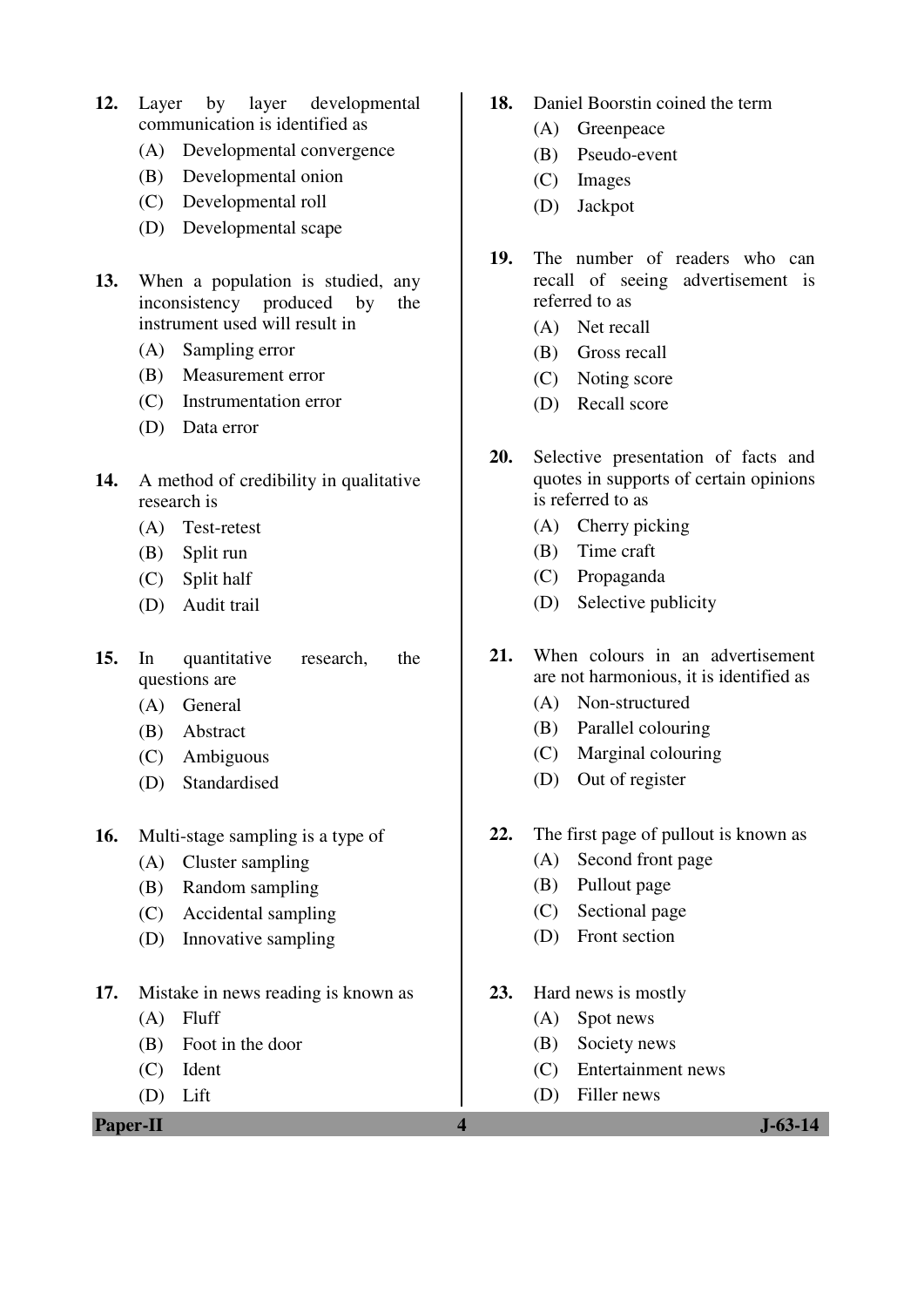- 12. परत दर परत विकासात्मक संचार को इससे पहचाना जाता है
	- (A) विकासात्मक समरूपता
	- (B) विकासात्मक प्याज
	- (C) विकासात्मक गोला
	- (D) विकासात्मक आकार
- 13. जब किसी जनसमूह पर अध्ययन किया जाता है तथा उसमें प्रयुक्त उपकरण समान तरह का परिणाम नहीं देता है तो वह निम्न में से किस श्रेणी  $\vec{H}$  आयेगा ?
	- $(A)$  प्रतिदर्श की गलती / त्रुटि
	- $(B)$  मापन की गलती / त्रुटि
	- (C) उपकरण की गलती / त्रूटि
	- (D) आँकड़ों की गलती / त्रटि
- 14. गणात्मक शोध में विश्वसनीयता का एक तरीका है
	- (A) टेस्ट रिटेस्ट
	- (B) स्प्लिट रन
	- (C) स्प्लिट हाफ
	- (D) ऑडिट ट्रेल
- 15. संख्यात्मक शोध में प्रश्न होते हैं
	- $(A)$  सामान्य
	- $(B)$  अमृत
	- (C) अस्पष्ट
	- (D) मानकीकृत
- 16. बहस्तरीय प्रतिदर्श इनमें से किसका प्रकार है ?
	- $(A)$  गुच्छ प्रतिदर्श
	- $(B)$  आकस्मिक प्रतिदर्श
	- $(C)$  देवीय प्रतिदर्श
	- (D) नवाचार प्रतिदर्श
- 17. समाचार पठन में गलती (मिस्टेक) किस नाम से जानी जाती है ?
	- $(A)$  फ्लफ
	- (B) फुट इन द डोर
	- $(C)$  आईडेण्ट
	- (D) लिफ्ट

18. हैनियल बोरस्टिन ने निम्नलिखित में से किस शब्दावली का निर्माण किया ?

- $(A)$  ग्रीन पीस
- (B) छद्म (शुडो) इवेन्ट
- $(C)$  छवि
- (D) जैकपॉट
- 19. विज्ञापन को देखकर उसे याद (रिकॉल) कर सकने वाले पाठकों / दर्शकों की संख्या कहलाती है
	- (A) नैट रिकॉल
	- (B) ग्रास रिकॉल
	- (C) नोटिंग स्कोर
	- (D) रिकॉल स्कोर
- 20. কিसी विशेष मत के समर्थन में तथ्यों एवं कथनों को चयनित कर प्रस्तुत किया जाना संदर्भित है
	- $(A)$  चैरी पिकिंग
	- $(B)$  टाइम क्राफ्ट
	- (C) प्रोपेगेण्डा
	- (D) चयनित प्रचार
- 21. जब विज्ञापन में रंगों की समरसता नहीं पायी जाती है तो उसे निम्नलिखित में से किस रूप में जाना जाता है ?
	- $(A)$  असंरचित
	- $(B)$  समानान्तर रंग
	- $(C)$  मार्जिनल कलरिंग
	- $(D)$  आउट ऑफ रजिस्टर
- 22. पुल आउट का प्रथम पृष्ठ निम्नलिखित में से  $\stackrel{\frown}{\phantom{\frown}}$ किस नाम से जाना जाता है ?
	- (A) द्वितीय मुख्य पृष्ठ
	- $(B)$  पुलआउट पृष्ठ
	- (C) अनुभागीय पृष्ठ
	- $(D)$  मुख्य पृष्ठ
- 23. हार्ड न्यूज ज़्यादातर हैं
	- (A) स्पॉट न्यूज
	- $(B)$  सामाजिक समाचार
	- $(C)$  ) मनोरंजन समाचार
	- (D) फोलर समाचार
- **J-63-14 5 Paper-II**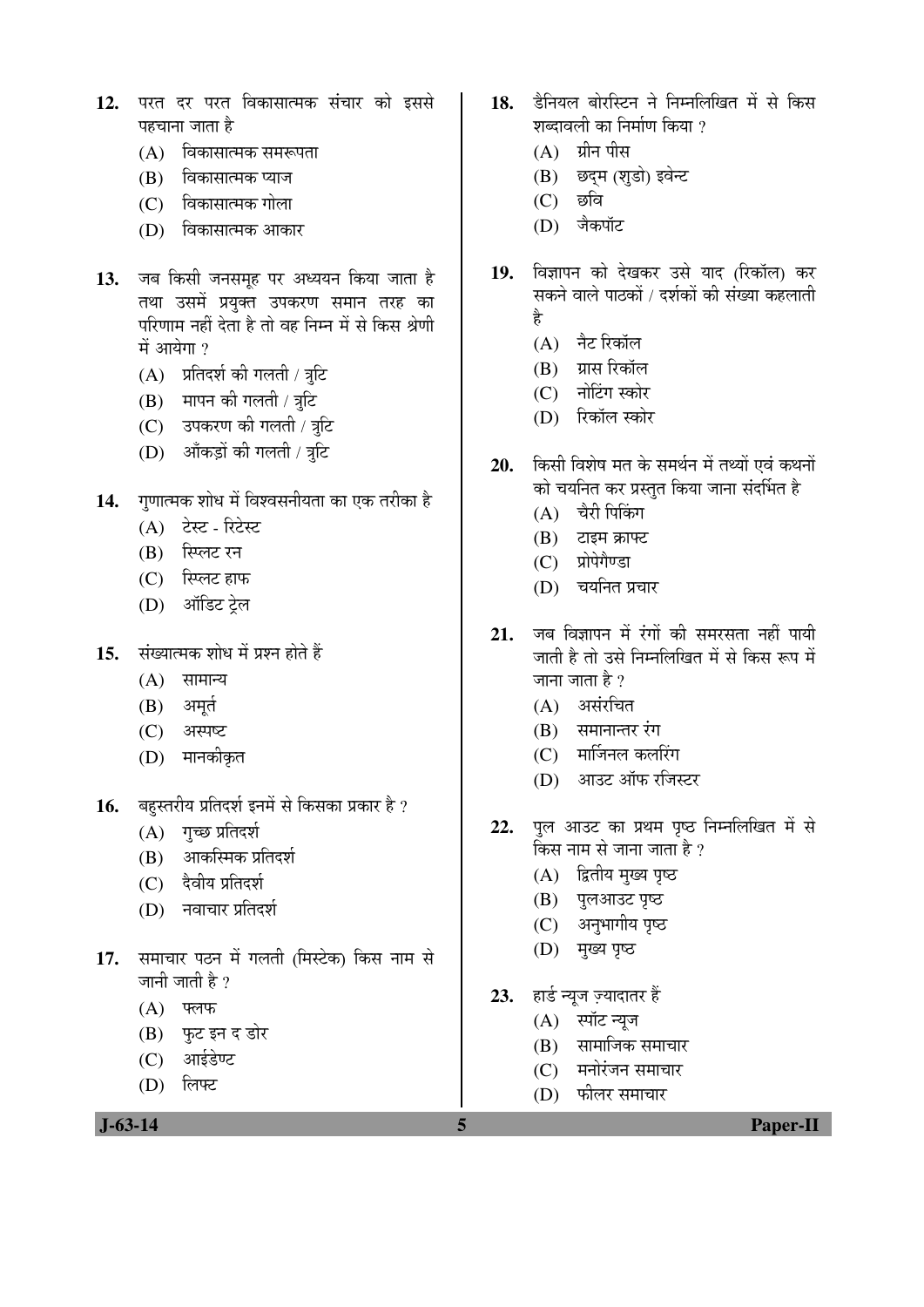- 24. **is a headline composed** of a single line.
	- (A) Credit line
	- (B) Cut line
	- (C) Catch line
	- (D) Cross line
- **25.** A line of dots in printing is identified as
	- (A) Kicker spots
	- (B) Disjoints
	- (C) Leaders
	- (D) Dotline
- **26.** Cloze is a method of
	- (A) Editing
	- (B) Captioning
	- (C) Readability
	- (D) Ending
- **27.** A rough-surfaced paper stock that looks like hand made paper is known as
	- (A) Rough stock
	- (B) Antique
	- (C) Art
	- (D) Binder
- **28.** Another name for filler copy is
	- (A) Casual copy
	- (B) Time copy
	- (C) Hard copy
	- (D) Slug copy
- **29.** The IMAX projection system uses screen.
	- (A) Small
	- (B) Over-sized
	- (C) Vertical
	- (D) Horizontal

**Paper-II 6 J-63-14** 

- **30.** If a newspaper is of  $600 \times 380$  mm, it is known as of \_\_\_\_\_\_\_\_\_
	- (A) Tabloid size
	- (B) Standard size
	- (C) Broadsheet size
	- (D) Non-standard size
- **31. Assertion (A) :** Time has come to legalise lobbying in India by enacting a separate statute.
	- **Reason (R) :** We have adopted all corporate practices of the United States and it is in fitness of things that we even accept the American model of governance.
	- **Codes :**
	- (A) Both (A) and (R) are true.
	- (B) Both (A) and (R) are true, but (R) is not the correct explanation of (A).
	- $(C)$  (A) is true, but  $(R)$  is false.
	- (D) (A) is false, but (R) is true.
- **32. Assertion (A) :** The working Journalists Act of 1958 has been nullified by the large newspaper houses.
	- **Reason (R)** : The corporate practice of contracts and packages, resorted to by large newspaper has made it ineffective.

### **Codes :**

- (A) Both (A) and (R) are true.
- (B) Both (A) and (R) are true, but (R) is not the correct explanation of (A).
- $(C)$  (A) is true, but  $(R)$  is false.
- (D) (A) is false, but (R) is true.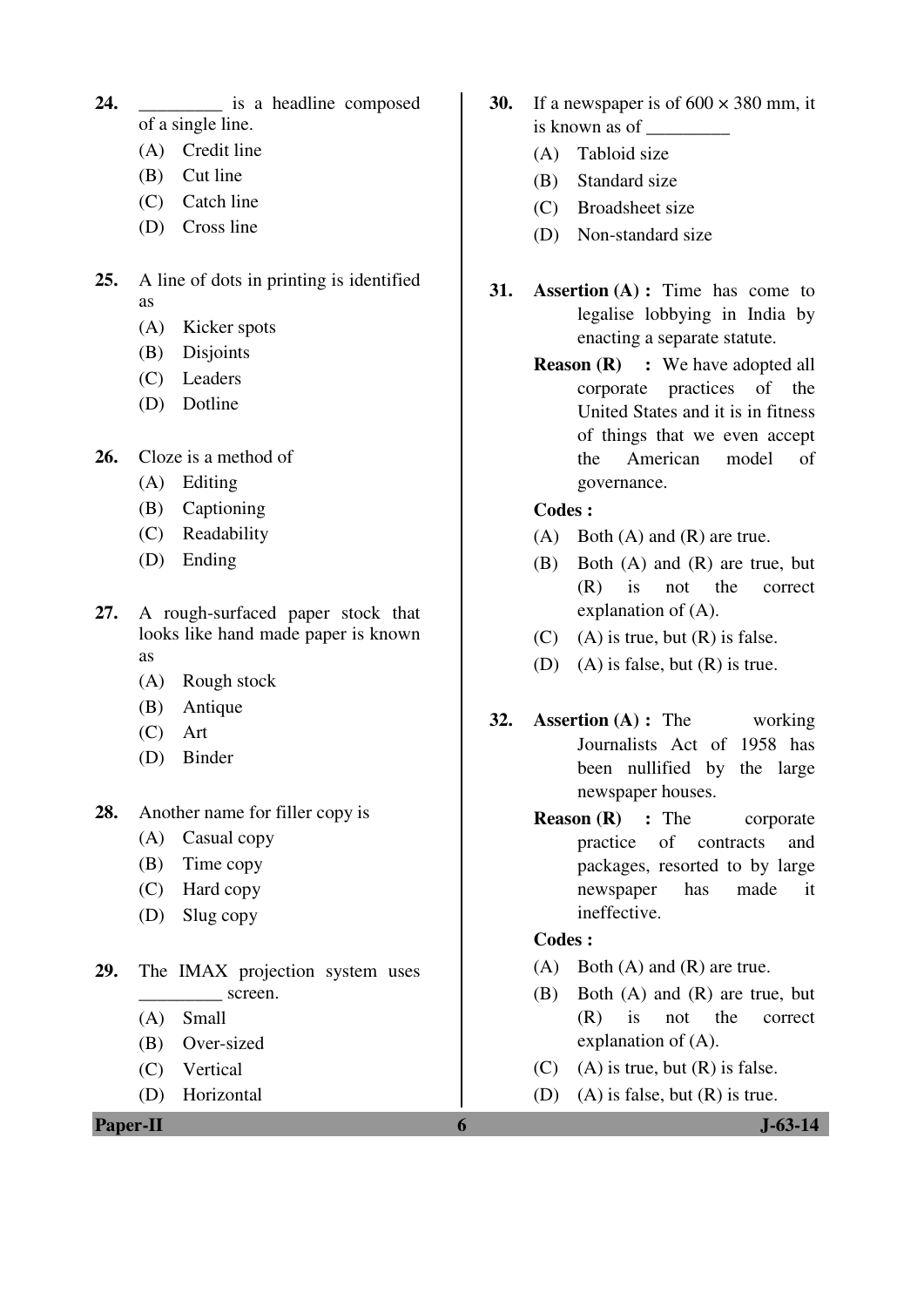- 24. <sup>24.</sup> wa ही लाइन में लिखा जाने वाला शीर्षक है ।
	- (A) क्रेडिट लाइन
	- (B) कट लाइन
	- $(C)$  केच लाइन
	- (D) क्रॉस लाइन
- 25. मुद्रण में लाइन ऑफ डॉटस निम्नलिखित में से किस रूप में चिह्नित किया गया है ?
	- $(A)$  किकर स्पॉट
	- (B) डिसज्वाइन्ट्स
	- (C) लीडर्स
	- (D) डॉट्लाइन
- 26. क्लोज निम्नलिखित में से किसकी पद्धति है ?
	- $(A)$  सम्पादन
	- (B) कैप्शनिंग
	- (C) पठनीयता
	- $(D)$  समापन
- 27. एक खुरदरा सतह पेपर जो देखने में हस्तनिर्मित पेपर की तरह लगता है. उसे निम्नलिखित में से किस नाम से जानते हैं ?
	- (A) रफ स्टॉक
	- (B) प्*रातन (एन्टीक)*
	- (C) आर्ट
	- (D) बाइन्डर
- 28. फिलर कॉपी का दुसरा नाम है
	- (A) कैज़अल कॉपी
	- $(B)$  टाइम कॉपी
	- (C) हार्ड कॉपी
	- (D) स्लग कॉपी
- **29.** †Ö‡´ÖîŒÃÖ ¯ÖÏÖê•ÖêŒ¿Ö®Ö ×ÃÖÙü´Ö \_\_\_\_\_\_ ÃÛÎúß®Ö ÛúÖ प्रयोग करता है ।
	- $(A)$  लघु अथवा छोटा
	- (B) बहुत बड़ा (ओवर साइज़्ड)
	- (C) ऊर्ध्वाधर
	- (D) क्षितिजीय

- **30.** यदि एक समाचारपत्र 600 × 380 एम.एम. के आकार का है तो उसे निम्नलिखित में से किस नाम से जानते हैं ?
	- $(A)$  टैब्लॉयड आकार
	- (B) स्टैण्डर्ड आकार
	- (C) ब्रॉडशीट आकार
	- (D) नॉन स्टैण्डर्ड आकार
- **31. अभिकथन (A) :** अब समय आ गया है कि भारत में लॉबिईंग को वैध ठहराकर एक पृथक अधिनियम के द्वारा लागू कर दिया जाये ।
	- **तर्क (R) :** हमने संयुक्त राज्य के समस्त <u>निगमीय प्रचलनों को अपना लिया है</u> ओर यहाँ तक कि हम प्रशासन के अमेरिकन प्रारूप को भी स्वीकार करते हैं $\frac{3}{2}$ ।
	- कुट $:$
	- $(A)$   $(A)$  तथा  $(R)$  दोनों सही हैं ।
	- $(B)$   $(A)$  तथा  $(R)$  दोनों सही हैं, लेकिन  $(A)$ का सही स्पष्टीकरण (R) नहीं है ।
	- (C) (A) सही है, लेकिन (R) गलत है।
	- (D) (A) गलत है, लेकिन (R) सही है ।
- 32. **अभिकथन (A) :** बडे समाचारपत्रों के घरानों ने श्रमजीवी पत्रकार अधिनियम 1958 को निष्फल कर दिया है ।
	- **तर्क (R) :** संविदा और पैकेज के निगमीय <u>प्रचलन को बड़े समाचारपत्रों ने अप्रभावी</u> बना दिया है ।

कूट:

- $(A)$   $(A)$  तथा  $(R)$  दोनों सही हैं ।
- $(B)$   $(A)$  तथा  $(R)$  दोनों सही हैं. लेकिन  $(A)$ का सही स्पष्टीकरण (R) नहीं है ।
- (C)  $(A)$  सही है, लेकिन (R) गलत है।
- (D) (A) गलत है, लेकिन (R) सही है।

 **J-63-14 7 Paper-II**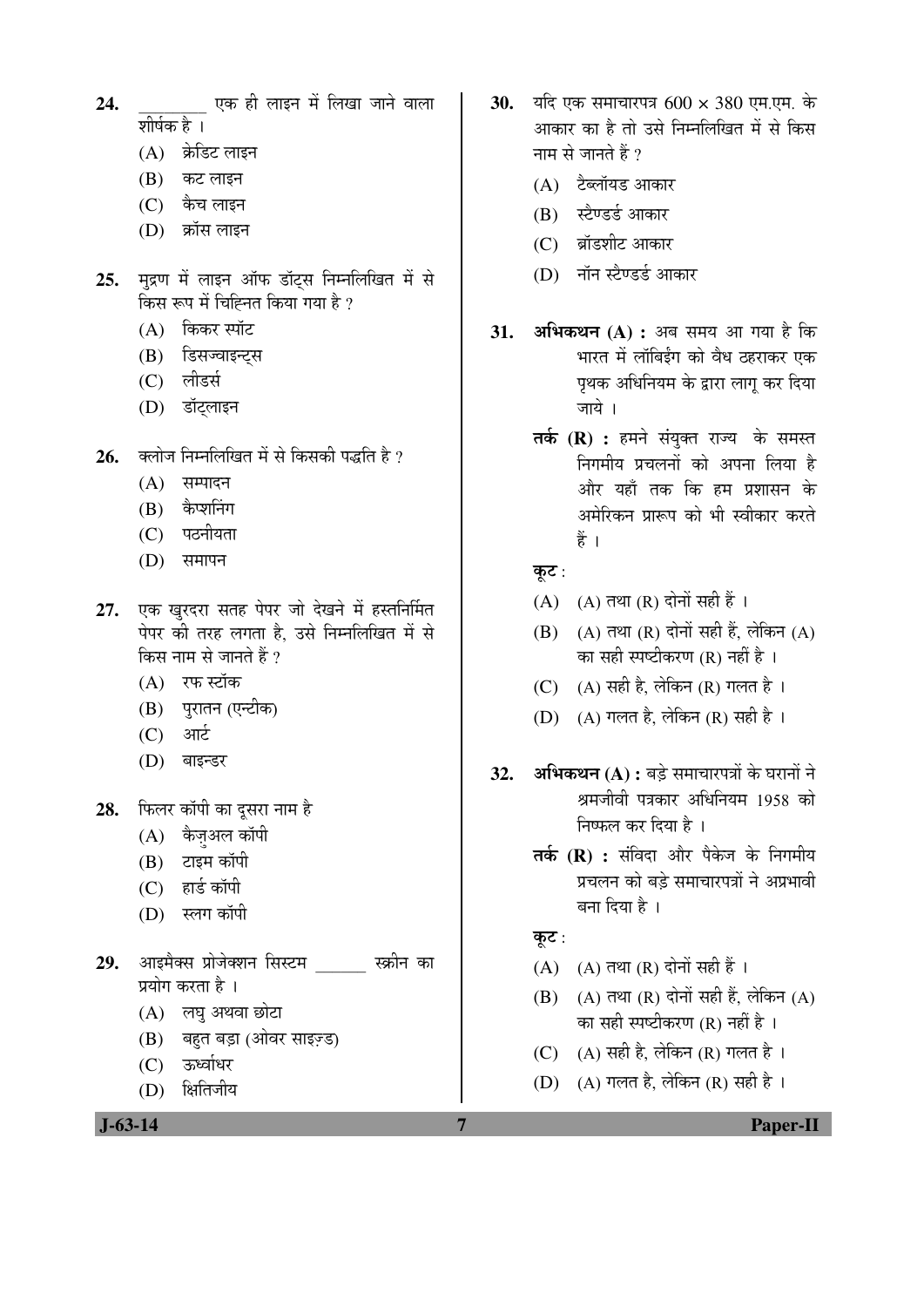- **33. Assertion (A) :** Prior consent is necessary from participants in a research project to film, tape or record in any form.
	- **Reason (R) :** Research is always confidential and secretive, and hence any revelation will harm the objectives of research.

#### **Codes :**

- (A) Both (A) and (R) are true.
- (B) Both (A) and (R) are true, but (R) is not the correct explanation of (A).
- $(C)$  (A) is true, but  $(R)$  is false.
- (D) (A) is false, but (R) is true.
- **34. Assertion (A) :** The concepts of reliability and validity have different contextual meanings for qualitative data.
	- **Reason (R)** : Over a period of time, the behaviour and perception of people change.

#### **Codes :**

- (A) Both (A) and (R) are true.
- (B) Both (A) and (R) are true, but (R) is not the correct explanation of (A).
- $(C)$  (A) is true, but  $(R)$  is false.
- (D) (A) is false, but (R) is true.
- **35. Assertion (A) :** The Union Government should never enact a legislation to control social media networks.
	- **Reason (R)** : The social media sites have posed a great danger to national security and sovereignty by becoming vehicles of anti-national propaganda.

 **Codes :**

- (A) Both (A) and (R) are true.
- (B) Both (A) and (R) are true, but (R) is not the correct explanation of (A).
- $(C)$  (A) is true, but  $(R)$  is false.
- (D) (A) is false, but (R) is true.
- **36.** Identify the correct sequence of the following media related statutes :
	- (A) The working Journalists Act, the Copyright Act, the Contempt of Court Act, the Criminal Procedure Code.
	- (B) The Copyright Act, the contempt of Courts Act, the Criminal Procedure Code, the Working Journalists Act.
	- (C) The Contempt of Courts Act, the Working Journalist Act, the Criminal Procedure Code, the Copyright Act
	- (D) The Criminal Procedure Code, the Working Journalists Act, the Contempt of Courts Act, the Copyright Act
- **37.** Identify the correct sequence of dimensions of customer service a PR professional should be aware of
	- (A) Reliability, Tangibles, Responsiveness, Confidence
	- (B) Tangibles, Confidence, Reliability, Responsiveness
	- (C) Confidence, Reliability, Responsiveness, Tangibles
	- (D) Responsiveness, Confidence, Tangibles, Reliability
- **38.** Identify the order of distance zones in relation to body language
	- (A) Personal zone, Intimate zone, Public zone, Social zone
	- (B) Social zone, Personal zone, Public zone, Intimate zone
	- (C) Intimate zone, Personal zone, Social zone, Public zone
	- (D) Public zone, Personal zone, Intimate zone, Social zone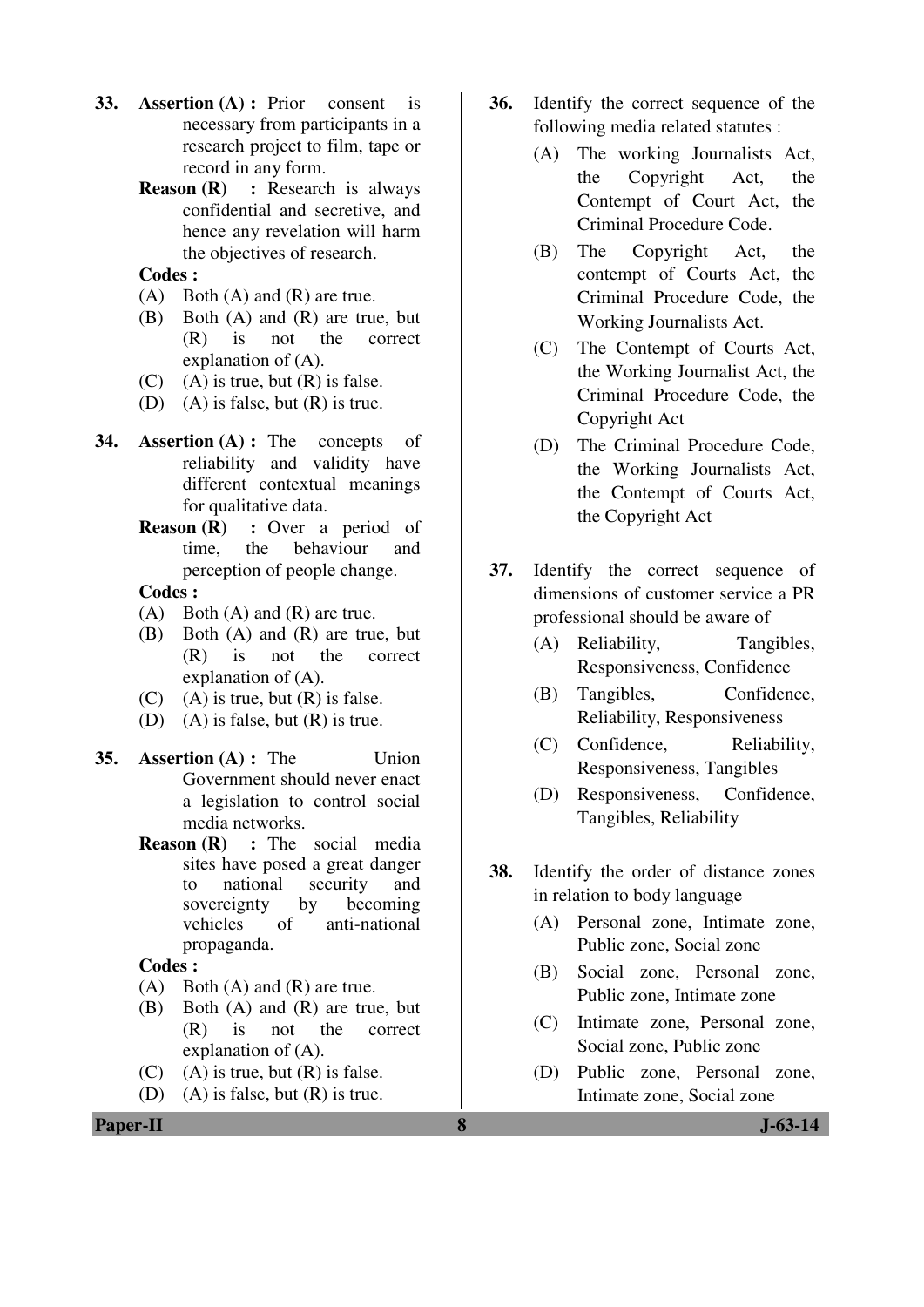- **33. अभिकथन (A) :** किसी शोध-परियोजना में फिल्म. टेप अथवा रिकॉर्ड के लिए प्रतिभागी की पूर्व सहमति आवश्यक है ।
	- **तर्क (R) :** शोध हमेशा ही गोपनीय एवं उजागर न करने योग्य होता है । ऐसी स्थिति में यदि किसी भी प्रकार से तथ्यों के उजागर होने से शोध के उददेश्य पर घातक प्रभाव पड़ सकता है ।

कुट:

- $(A)$   $(A)$  तथा  $(R)$  दोनों सही हैं।
- $(B)$   $(A)$  तथा  $(R)$  दोनों सही हैं, लेकिन  $(A)$ का सही स्पष्टीकरण (R) नहीं है ।
- (C)  $(A)$  सही है, लेकिन (R) गलत है ।
- (D) (A) गलत है, लेकिन (R) सही है।
- **34. अभिकथन (A) :** गणवत्तात्मक आँकड़ों के लिए विश्वसनीयता तथा वैधानिकता के संदर्भागत अर्थ भिन्न-भिन्न होते हैं ।
	- **तर्क (R) :** कुछ समय के उपरान्त लोगों के दृष्टिकोण तथा व्यवहार बदल जाते हैं ।

कूट $:$ 

- $(A)$   $(A)$  तथा  $(R)$  दोनों सही हैं ।
- $(B)$   $(A)$  तथा  $(R)$  दोनों सही हैं. लेकिन  $(A)$ का सही स्पष्टीकरण (R) नहीं है ।
- (C)  $(A)$  सही है, लेकिन (R) गलत है।
- (D) (A) गलत है, लेकिन (R) सही है ।
- 35. अभिकथन (A) : सोशल मीडिया नेटवर्क को नियंत्रित करने के लिए केन्द्र सरकार को विधेयक पारित नहीं करना चाहिए ।
	- **तर्क (R) :** सोशल मीडिया ने राष्ट्र विरोधी प्रोपेगन्डा के रूप में राष्ट्रीय सुरक्षा एवं संप्रभृता पर एक वृहद खतरे को उभारा है ।

कुट $:$ 

- (A)  $(A)$  तथा (R) दोनों सही हैं ।
- $(B)$   $(A)$  तथा  $(R)$  दोनों सही हैं, लेकिन  $(A)$ का सही स्पष्टीकरण (R) नहीं है ।
- (C)  $(A)$  सही है, लेकिन (R) गलत है।
- (D)  $(A)$  गलत है, लेकिन  $(R)$  सही है।
- 36. मीडिया से संबंधित संविधानिक नियम का सही कम $\stackrel{\rightarrow}{\varepsilon}$   $\cdot$ 
	- (A) श्रमजीवी पत्रकार अधिनियम. प्रतिलिप्याधिकार अधिनियम. न्यायालय को अवमानना अधिनियम. अपराध विधि संहिता
	- $(B)$  प्रतिलिप्याधिकार अधिनियम, न्यायालय को अवमानना अधिनियम. अपराध विधि संहिता. श्रमजीवी पत्रकार अधिनियम
	- $(C)$  न्यायालय की अवमानना अधिनियम. श्रमजीवी पत्रकार अधिनियम, अपराध<br>विधि संहिता प्रतिलिप्याधिकार संहिता प्रतिलिप्याधिकार अधिनियम
	- (D) अपराध विधि संहिता. श्रमजीवी पत्रकार अधिनियम. न्यायालय की अवमानना अधिनियम. प्रतिलिप्याधिकार अधिनियम
- 37. जनसम्पर्क व्यवसायी को उपभोक्ता सेवा के बारे में पता होना चाहिए, इसका सही क्रम पहचानिए $\,$  :
	- (A) विश्वसनीयता, मूर्तता, उत्तरदायित्वता, भरोसा
	- (B) मूर्तता, भरोसा, विश्वसनीयता. उत्तरदायित्वता
	- (C) भरोसा, विश्वसनीयता, उत्तरदायित्वता, मुर्तता
	- (D) उत्तरदायित्वता, भरोसा, मर्तता, <u>विश्वसनीयता</u>
- 38. शारीरिक-भाषा के संदर्भ में दूरवर्ती क्षेत्रों के क्रम पहचानिए $\,$  :
	- $(A)$  वैयक्तिक क्षेत्र, आत्मीय क्षेत्र, जन-क्षेत्र, सामाजिक क्षेत्र
	- $(B)$  सामाजिक क्षेत्र, वैयक्तिक क्षेत्र, जन-क्षेत्र, आत्मीय क्षेत्र
	- $(C)$  । आत्मीय क्षेत्र, वैयक्तिक क्षेत्र, सामाजिक क्षेत्र. जन-क्षेत्र
	- (D) जन-क्षेत्र, वैयक्तिक क्षेत्र, आत्मीय क्षेत्र, सामाजिक क्षेत्र

 **J-63-14 9 Paper-II**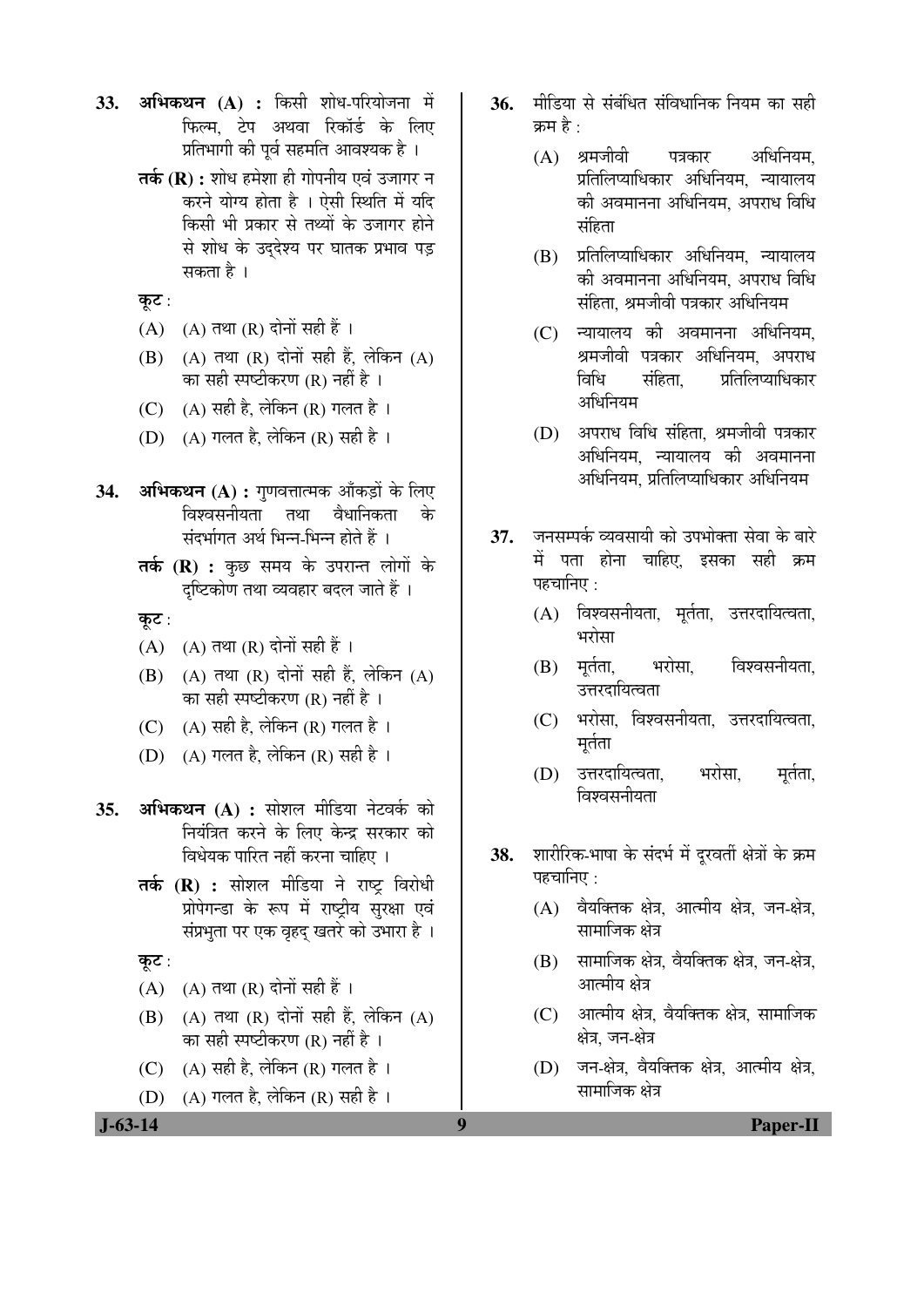- **39.** Identify the correct chronological order of international radio stations that where launched :
	- (A) BBC voice of America Radio Moscow – United Nations Radio
	- (B) BBC United Nations Radio Voice of America – Radio Moscow
	- (C) BBC Radio Moscow Voice of America – United Nations Radio
	- (D) BBC Radio Moscow United Nations Radio – Voice of America
- **40.** Identify the correct chronological sequence of the following newspaper which were launched during freedom movement :
	- (A) Digdarshan Bangadoota Samachar Darpan – Samvad Kaumudi
	- (B) Bangadoota Digdarshan Samachar Darpan – Samvad Kaumudi
	- (C) Samvad Kaumudi Bangadoota – Samachar Darpan – Digdarshan
	- (D) Digdarshan Samachar Darpan Samvad Kaumudi Bangadoota

#### **41.** Identify the correct sequence of phases of communication process :

- (A) Level of acceptance, understanding, reception, transmission of cognitive data
- (B) Understanding, level of acceptance, transmission of cognitive data, reception
- (C) Reception, understanding, level of acceptance, transmission of cognitive data
- (D) Transmission of cognitive data, reception, understanding, level of acceptance

**42.** Match List – I and List – II :

|               | $List-I$   | $List-II$      |                |                 |
|---------------|------------|----------------|----------------|-----------------|
|               | (Channel)  |                |                | (Satellite)     |
|               | a. Star TV |                |                | 1. ASIASAT-I    |
| b. MTV        |            |                |                | 2. INTELSAT-703 |
|               | c. ASIANET |                |                | 3. PANAM SAT-4  |
| d. ETV        |            |                |                | 4. INTELSAT-704 |
| <b>Codes:</b> |            |                |                |                 |
|               | a          | $\mathbf b$    | $\mathbf{C}$   | d               |
| $(A)$ 1       |            | $\overline{2}$ | 3 <sup>1</sup> | $\overline{4}$  |
| $(B)$ 1       |            | 3              | $\overline{2}$ | $\overline{4}$  |
| $(C)$ 3       |            | $\overline{2}$ | $\mathbf{1}$   | 4               |
| (D)           | 4          | 1              | 3              | 2               |

**43.** Match List – Land List –  $H'$ :

| 3. Salim Langde |
|-----------------|
|                 |
|                 |
|                 |
|                 |
|                 |
|                 |
|                 |
|                 |
|                 |
|                 |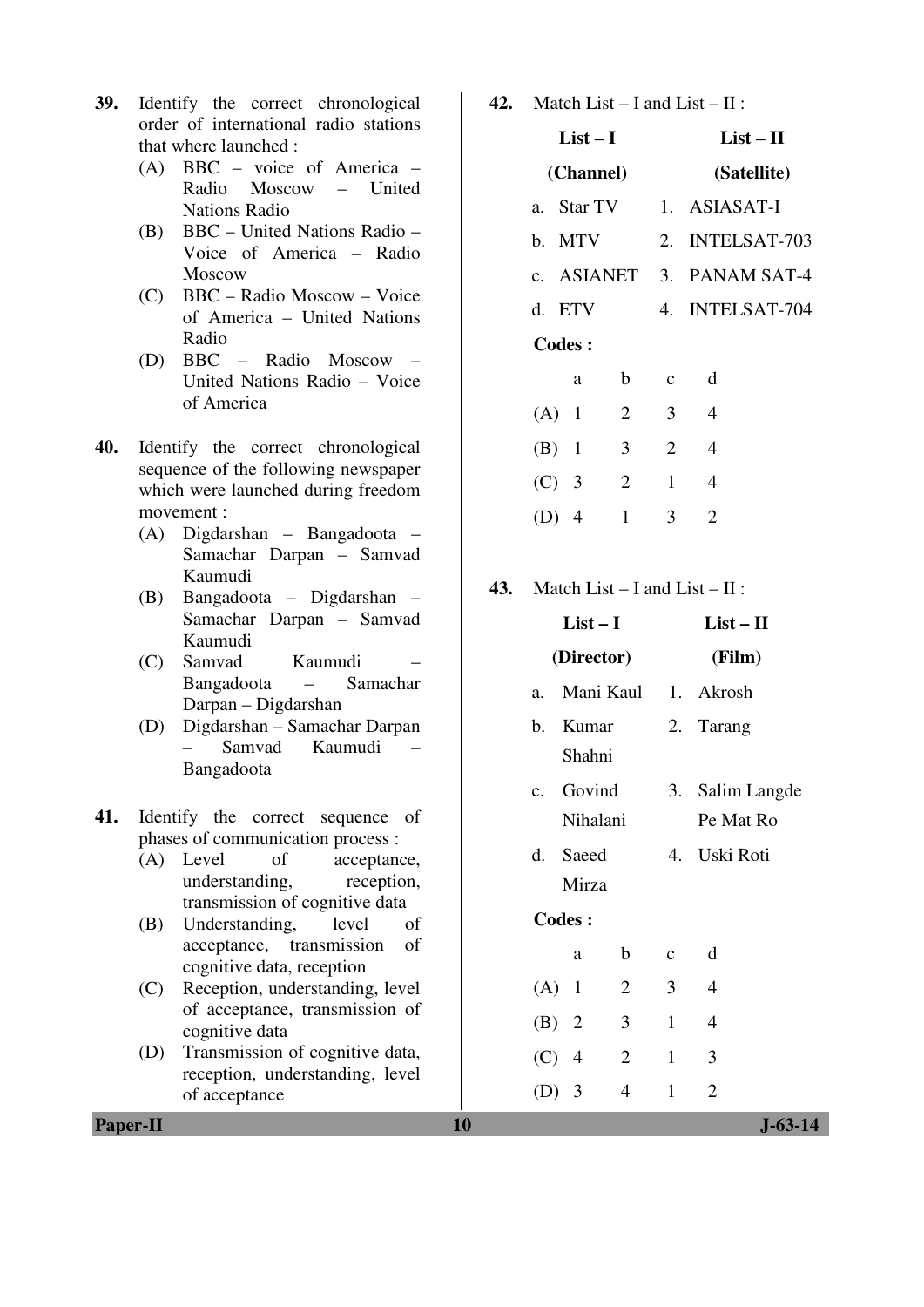- 39. शुरू किये गये अन्तर्राष्ट्रीय रेडियो-स्टेशनों का सही कालकम पहचानें $\cdot$ 
	- $(A)$  बी बी सी वॉयस ऑफ अमेरिका रेडियो <u>मॉस्को - यूनाइटेड नेशन्स रेडियो</u>
	- $(B)$  बी बी सी यूनाइटेड नेशन्स रेडियो -<u>वॉयस ऑफ अमेरिका - रेडियो मॉस्को</u>
	- $(C)$  बी बी सी रेडियो मॉस्को वॉयस ऑफ अमेरिका - यूनाइटेड नेशन्स रेडियो
	- $(D)$  बी बी सी रेडियो मॉस्को यूनाइटेड नेशन्स रेडियो - वॉयस ऑफ अमेरिका
- 40. स्वतंत्रता आंदोलन के दौरान शुरू किये गये निम्नलिखित समाचारपत्रों का सही कालक्रम पहचानें $\,$ :
	- $(A)$  दिग्दर्शन बंगदुत समाचार दर्पण संवाद कौमुदी  $-$
	- $(B)$  बंगदूत दिग्दर्शन समाचार दर्पण संवाद कोमुदी  $-$
	- $(C)$  संवाद कौमुदी बंगदूत समाचार दर्पण  $-$  दिग्दर्शन
	- (D) दिग्दर्शन समाचार दर्पण संवाद कौमुदी – बंगदत
- 41. संचार प्रक्रिया के चरणों के सही क्रम को पहचानें:
	- $(A)$  स्वीकार्यता का स्तर, समझ, प्राप्ति, संज्ञानात्मक आँकड़ों का संचरण
	- $(B)$  समझ, स्वीकार्यता का स्तर, संज्ञानात्मक <u>ऑॅंकड़ों का संचरण, प्राप्ति</u>
	- (C) प्राप्ति, समझ, स्वीकार्यता का स्तर, संज्ञानात्मक आँकड़ों का संचरण
	- (D) संज्ञानात्मक आँकड़ों का संचरण, प्राप्ति, समझ, स्वीकार्यता का स्तर

42. सृची-I को सृची-II के साथ सुमेलित करें:

|                  | सूची-I |                | सूची- II       |                   |
|------------------|--------|----------------|----------------|-------------------|
|                  | (चैनल) |                |                | (उपग्रह)          |
| a.) स्टार टी.वी. |        |                |                | 1. एशियासैट-1     |
| b. एम.टी.वी.     |        |                |                | 2. इण्टेलसैट-703  |
| c. एशियानेट      |        |                |                | 3. पैनम सैट-4     |
| d. ई.टी.वी.      |        |                |                | 4. इण्टेल सैट-704 |
| कूट :            |        |                |                |                   |
|                  | a      | $\mathbf b$    | $\mathbf{c}$   | d                 |
| $(A)$ 1          |        | $\overline{2}$ | $\overline{3}$ | $\overline{4}$    |
| $(B)$ 1          |        | 3              | $\overline{2}$ | $\overline{4}$    |
| $(C)$ 3          |        | $\overline{2}$ | $\mathbf{1}$   | $\overline{4}$    |
| $(D)$ 4          |        | $\mathbf{1}$   | 3              | $\overline{2}$    |
|                  |        |                |                |                   |

43. सूची-I को सूची-II के साथ सुमेलित करें:

|             | सूची-I                                  |                | सूची- II       |                |
|-------------|-----------------------------------------|----------------|----------------|----------------|
|             | (निर्देशक)                              |                | (फिल्म)        |                |
| a.  मणि कौल |                                         |                |                | 1. आक्रोश      |
|             | b.  कुमार साहनी                         |                |                | $2.$ तरंग      |
|             | c. गोविन्द निहलानी    3. सलीम लंगड़े पर |                |                | मत रो          |
|             | d. सईद मिर्जा                           |                |                | 4. उसकी रोटी   |
| कूट :       |                                         |                |                |                |
|             | a                                       | $\mathbf b$    | $c \, d$       |                |
| $(A)$ 1     |                                         | $\overline{2}$ | $\overline{3}$ | $\overline{4}$ |
| $(B)$ 2     |                                         | $\mathfrak{Z}$ | $1 \quad 4$    |                |
| $(C)$ 4     |                                         | $\overline{2}$ | $\frac{1}{2}$  | 3              |
| $(D)$ 3     |                                         | 4              | $\mathbf{1}$   | $\overline{2}$ |

 **J-63-14 11 Paper-II**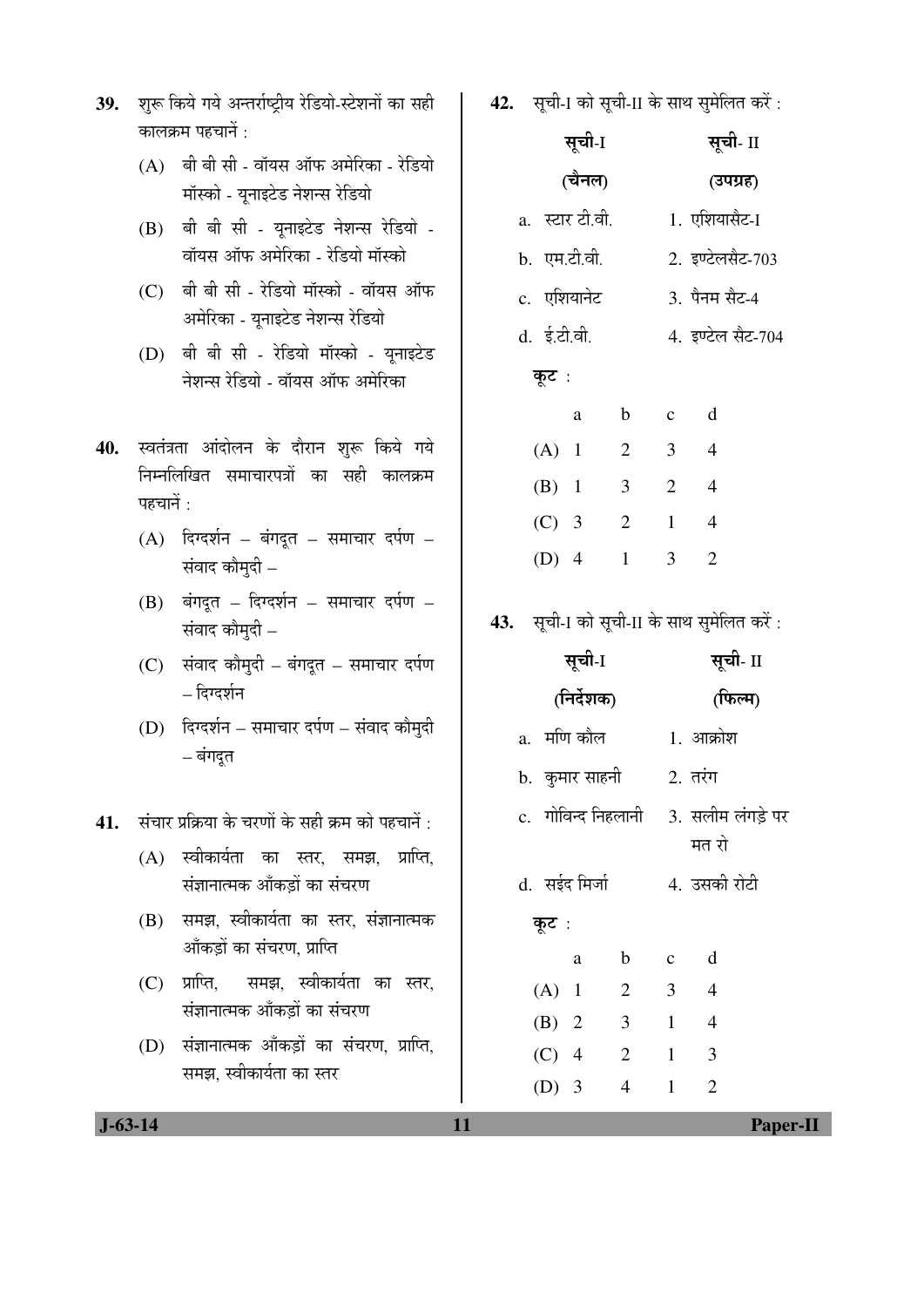| 44. | Match List $- I$ with List $- II$ :                                           |                             |                                         |             |                |                                     |  |  |
|-----|-------------------------------------------------------------------------------|-----------------------------|-----------------------------------------|-------------|----------------|-------------------------------------|--|--|
|     | $List-I$                                                                      |                             |                                         |             |                | $List - II$                         |  |  |
|     | (Newspaper)                                                                   |                             |                                         |             |                | (Country of<br><b>Publication</b> ) |  |  |
|     | a.                                                                            | The Daily<br><b>Express</b> |                                         |             | 1.             | Malaysia/<br>Singapore              |  |  |
|     | $\mathbf{b}$ .                                                                | <b>Bild</b>                 |                                         |             | 2.             | Canada                              |  |  |
|     | The International 3. Great Britain<br>$\mathbf{c}$ .<br><b>Herald Tribune</b> |                             |                                         |             |                |                                     |  |  |
|     | The Straits<br>d.<br><b>Times</b>                                             |                             |                                         |             |                | Germany                             |  |  |
|     | <b>Codes:</b>                                                                 |                             |                                         |             |                |                                     |  |  |
|     |                                                                               | a                           | $\mathbf b$                             | c           | d              |                                     |  |  |
|     | $(A)$ 3                                                                       |                             | 4                                       | 2           | $\mathbf{1}$   |                                     |  |  |
|     | $(B)$ 4                                                                       |                             | $\mathbf{1}$                            | 3           | $\overline{2}$ |                                     |  |  |
|     | $(C)$ 2                                                                       |                             | 3                                       | 1           | $\overline{4}$ |                                     |  |  |
|     | $(D)$ 1                                                                       |                             | $\overline{4}$                          | 2           | 3              |                                     |  |  |
| 45. |                                                                               |                             | Match the List $- I$ with List $- II$ : |             |                |                                     |  |  |
|     | $List-I$                                                                      |                             |                                         |             |                | $List - II$                         |  |  |
|     | (Concept)                                                                     |                             |                                         |             |                | (Description)                       |  |  |
|     | Alternative<br>a.<br>Media<br>b. Media<br>aesthetics                          |                             |                                         | 1.          |                | Measuring<br>media use              |  |  |
|     |                                                                               |                             |                                         | 2.          |                | Non-mainstream<br>media             |  |  |
|     | $\mathbf{c}$ .                                                                | Media                       |                                         | 3.          |                | Design and                          |  |  |
|     |                                                                               |                             | Consumption                             |             |                | analysis of                         |  |  |
|     |                                                                               |                             |                                         |             |                | visual and<br>audio-visual          |  |  |
|     |                                                                               |                             |                                         |             |                | materials                           |  |  |
|     | d. Media                                                                      |                             |                                         | 4.          |                | Competence in                       |  |  |
|     |                                                                               | Literacy                    |                                         |             |                | using media                         |  |  |
|     |                                                                               |                             |                                         |             |                | devices                             |  |  |
|     | <b>Codes:</b>                                                                 |                             |                                         |             |                |                                     |  |  |
|     |                                                                               | a                           | b                                       | $\mathbf c$ | d              |                                     |  |  |
|     | (A)                                                                           | 4                           | 3                                       | 2           | $\mathbf{1}$   |                                     |  |  |
|     | (B)                                                                           | $\mathbf{1}$                | 4                                       | 3           | $\overline{2}$ |                                     |  |  |
|     | $(C)$ 2                                                                       |                             | 3                                       | 1           | $\overline{4}$ |                                     |  |  |
|     | $(D)$ 3                                                                       |                             | 2                                       | 4           | 1              |                                     |  |  |

Read the following passage and answer Questions Nos. **46** to **50**.

Priming refers to the effect of some preceding stimulus or event on how we react, broadly defined, to some subsequent stimulus. As applied to the media, priming refers to the effects of the content of the media on people's later behaviour of judgments related to the content. The ubiquitous nature of the media in our lives makes it a powerful tool for priming how we think and behave. Perhaps because of its nature, few media scholars have questioned whether media priming exists. However, there are few direct, empirical studies of its existence or of the conditions under which it occurs. For a study to be a direct test of media priming, a control condition must be included in the design. A control condition could be as simple as a condition in which no media prime is presented before measuring relevant thoughts or behaviours. A recent metaanalysis of the media priming literature, using a loose definition of media, found only 42 published studies with sufficient control conditions. Representative studies from these domains are described below to verify the existence of media priming and to highlight the kinds of results that need to be explained by theories of media priming. Josephson in 1987 investigated the priming effects of violent media on children's behaviour. In this study, Josephson gathered measures of young boys' trait aggression from their teachers. The boys saw either a violent or a non-violent television program, each of comparable excitement, likeability and enjoyment value.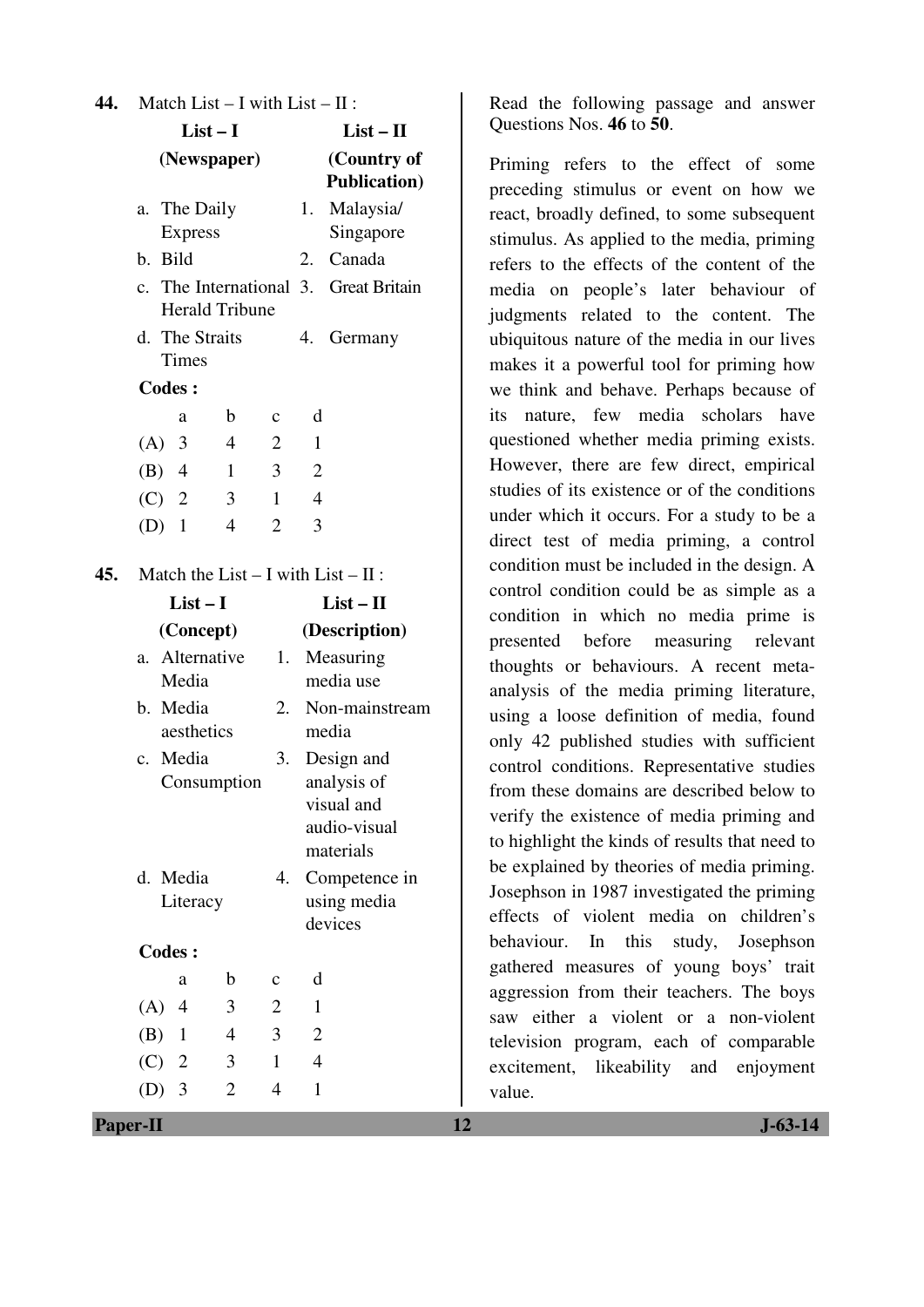**44.** सची-I को सची-II के साथ समेलित करें:

| सूची-1       |                      |                                     |                |                | सूची- II                                            |  |  |  |
|--------------|----------------------|-------------------------------------|----------------|----------------|-----------------------------------------------------|--|--|--|
| (समाचारपत्र) |                      |                                     |                |                | (प्रकाशन का देश)                                    |  |  |  |
|              | a.  द डेली एक्सप्रेस |                                     |                |                | 1. मलेशिया/सिंगापुर                                 |  |  |  |
|              | b. बिल्ड             |                                     |                |                | 2. कैनेडा                                           |  |  |  |
|              |                      | c.  द इंटरनेशनल                     |                |                | 3. ग्रेट ब्रिटेन                                    |  |  |  |
|              |                      | हेराल्ड ट्रिब्यून                   |                |                |                                                     |  |  |  |
|              |                      | d. द स्ट्रेट्स टाइम्स     4. जर्मनी |                |                |                                                     |  |  |  |
|              | कूट :                |                                     |                |                |                                                     |  |  |  |
|              |                      | a                                   | $\mathbf{b}$   | $\mathbf{c}$   | $\mathbf d$                                         |  |  |  |
|              |                      | (A) 3 4                             |                | $\overline{2}$ | $\overline{1}$                                      |  |  |  |
|              |                      | $(B)$ 4 1 3 2                       |                |                |                                                     |  |  |  |
|              |                      | $(C)$ 2 3 1 4                       |                |                |                                                     |  |  |  |
|              | $(D)$ 1              |                                     | $\overline{4}$ | $\overline{2}$ | 3                                                   |  |  |  |
|              |                      |                                     |                |                | <b>45.</b> सूची-I को सूची-II के साथ सुमेलित करें :  |  |  |  |
| सूची-1       |                      |                                     |                |                | सूची- II                                            |  |  |  |
| (संकल्पना)   |                      |                                     |                |                | (विवरण)                                             |  |  |  |
| a.           |                      |                                     |                |                | वैकल्पिक माध्यम    1.  मीडिया प्रयोग का मापन        |  |  |  |
| b. मीडिया    |                      |                                     |                |                | 2. अमुख्य धारा मीडिया                               |  |  |  |
|              |                      | सौंदर्यशास्त्र                      |                |                |                                                     |  |  |  |
|              | उपभोग                | c.  मीडिया का                       |                |                | 3. दृश्य एवं श्रव्य-दृश्य<br>सामग्री की प्रस्तुति व |  |  |  |
|              |                      |                                     |                |                | विश्लेषण                                            |  |  |  |
|              |                      | d.  मीडिया साक्षरता                 |                |                | 4. मीडिया के उपकरणों को                             |  |  |  |
|              |                      |                                     |                |                | प्रयोग करने का सामर्थ्य                             |  |  |  |
|              | कूट :                |                                     |                |                |                                                     |  |  |  |
|              |                      | a                                   | $\mathbf b$    | c              | d                                                   |  |  |  |
|              | $(A)$ 4              |                                     | 3              | $\overline{2}$ | $\mathbf{1}$                                        |  |  |  |
|              | $(B)$ 1              |                                     | $\overline{4}$ | 3              | 2                                                   |  |  |  |

×®Ö´®Ö×»Ö×ÜÖŸÖ ÝÖªÖÓ¿Ö ÛúÖê ¯ÖלÌü‹ †Öî¸ü ¯ÖÏ¿®Ö **46** ÃÖê **50** तक का उत्तर दीजिए :

यदि व्यापक रूप से परिभाषित किया जाए तो मीडिया प्राइमिंग से यह अभिप्राय है कि किसी पूर्व उद्दीपन अथवा किसी घटना अथवा किसी आगामी उद्दीपन पर हमारी प्रतिक्रिया क्या होगी ? जिस अर्थ में यह मीडिया में प्रयक्त होता है. प्राइमिंग मीडिया के उस विषय-वस्त् की ओर संकेत करता है जिसका प्रभाव लोगों के परवर्ती व्यवहार अथवा विषय-वस्तु दी गई राय से होता है । हमारे जीवन में मीडिया की सर्वव्यापकता हमारे सोचने और व्यवहार करने के ढंग को प्रभावित करने के लिए प्राइमिंग एक प्रभावशाली साधन बन जाता है । शायद इसकी प्रकृति के कारण किसी मीडिया विद्रान ने यह प्रश्न नहीं उठाया कि प्राइमिंग का अस्तित्व भी है या नहीं । क्योंकि इसके अस्तित्व सम्बन्धी कोई प्रत्यक्ष, आनुभाविक अध्ययन नहीं है अथवा जिस स्थिति में वह घटित होती है । मीडिया प्राइमिंग के प्रत्यक्ष परीक्षण से जुड़े अध्ययन के लिए इसके प्रारूप में एक <u>नियंत्रित अवस्था को अवश्य सम्मिलित किया जाए</u> । यह नियंत्रित अवस्था उस अवस्था की भाँति सरल हो सकती है जिसके अन्तर्गत सम्बद्ध विचारों और व्यवहारों का मापन करने से पूर्व मीडिया प्राइम को प्रस्तुत नहीं किया जाता । मीडिया प्राइमिंग साहित्य के बारे हाल ही में हुए एक मेटा विश्लेषण, जिसमें मीडिया सम्बन्धी एक खुली परिभाषा को प्रयुक्त किया गया था, द्वारा 42 प्रकाशित अध्ययनों को पाया गया जिनमें पर्याप्त नियंत्रित अवस्थाएँ थीं । इन क्षेत्रों से प्रतिनिधि अध्ययनों को मीडिया प्राइमिंग के अस्तित्व को सत्यापित करने और इस प्रकार के परिणामों को आलोकित करने के लिए मीडिया प्राइमिंग के सिद्धान्तों द्वारा स्पष्ट करने की आवश्यकता है । जोसफसन ने 1987 में बच्चों के व्यवहार पर हिंसक मीडिया के प्रभाव की खोज की । इस अध्ययन में जोसफसन ने युवा बच्चों के अध्यापकों से उनकी आक्रामक विशिष्टता की मात्रा सम्बन्धी जानकारी इकट्ठी की । ये बच्चे टेलीविज़न के हिंसक अथवा अहिंसक कार्यक्रमों के लिए एक वॉकी-टॉकी अथवा माइक्रोफोन का प्रयोग किया गया ।

 (C) 2 3 1 4 (D) 3 2 4 1

 **J-63-14 13 Paper-II**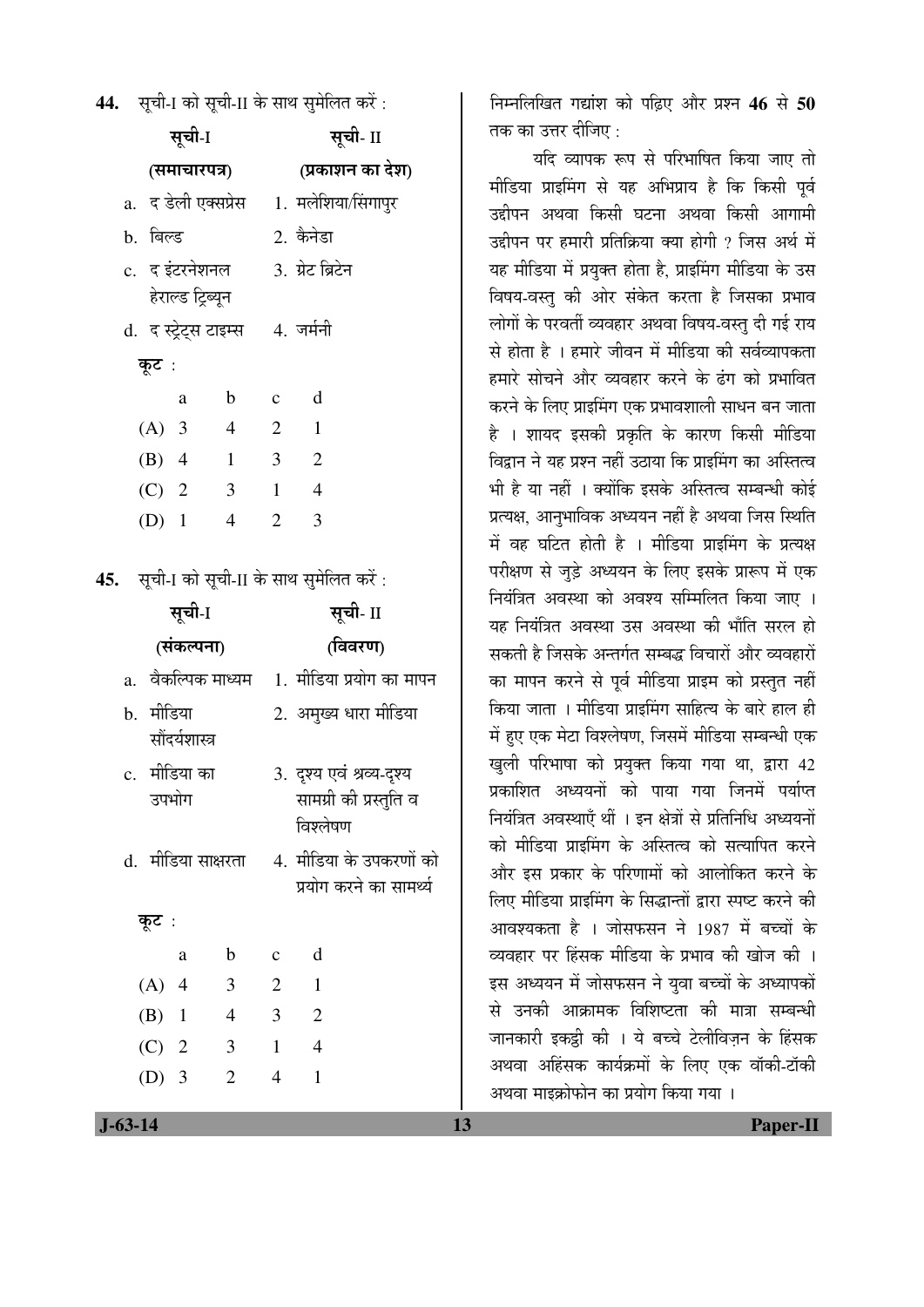The violent segment contained recurring images of walkie-talkies, whereas the nonviolent program contained no walkietalkies. The walkie-talkies served as a cue for the violent television program, but not for the non-violent program. Either before or after the television program, half the boys saw a 30 second non-violent cartoon segment that had been edited to become increasingly static-ridden, eventually worsening to "snow". This cartoon segment was meant to frustrate the young viewers with its apparent technical malfunction. After viewing their assigned programs, the boys were mock interviewed and then sent to the school gymnasium to play floor hockey. For the mock interview, either a walkie-talkie or a microphone was used. In this way, half of the boys were exposed to the violence-related cue and half were not. The boys then took turns playing hockey and were observed both on and off the court for signs of aggressive behaviour, such as pushing other boys down, hitting other players with the hockey stick, or calling other boys abusive names. After three periods, each for 3 minutes to play, the boys were returned to the teachers. Josephson found that violent television viewing primed boys who were high in trait aggressiveness to act more violently during initial sports activity (i.e. During the first period of play). This effect was heightened both when violent programming was coupled with the violence-related cue and when violent programming was followed by frustration. However, this priming effect appeared to lessen with time, because violent programming and cues did not influence aggression in the later periods of play as strongly as in the initial period of play.

- **46.** What does media priming refer ?
	- (A) Effect of media on subsequent stimulus
	- (B) Media content effect on people's later behaviour
	- (C) How we think and behave
	- (D) No effect on people
- **47.** How can media priming be tested ?
	- (A) Refer to conditions
	- (B) Examining empirical studies
	- (C) Control conditions in a research design
	- (D) Questioning priming effects
- **48.** How were control conditions in research designs verified ?
	- (A) Meta-analysis of media priming literature
	- (B) By giving loose definitions
	- (C) Theories of media priming
	- (D) One empirical study
- **49.** How did Josephson's verify the effect of violent programmes on youth ?
	- (A) By sending boys to a hockey play
	- (B) By giving boys a Walkie-talkie
	- (C) By conducting an experimental study
	- (D) By mock interviews
- **50.** What was the important finding of Josephson's study ?
	- (A) Conducting an experiment with school children
	- (B) Priming effect would reduce with time
	- (C) Violent television effect on boys
	- (D) Walkie-talkie effect on boys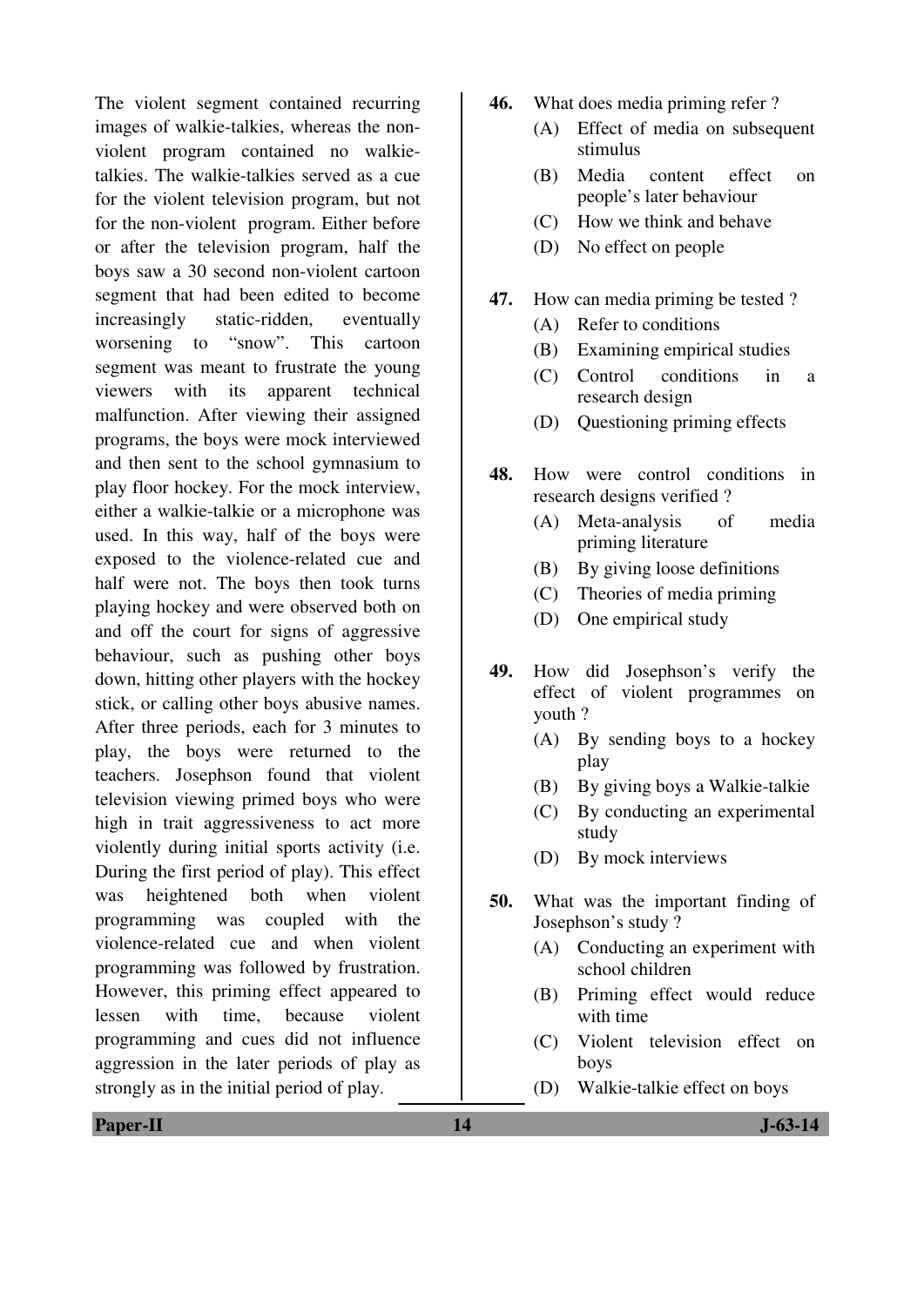इस प्रकार, आधे बच्चों को हिंसा सम्बन्धी संकेत के प्रति अनावृत (एक्सपोज) किया गया और आधों को नहीं । फिर बच्चों ने बारी-बारी से हाकी के खेल में भाग लिया और हाकी के मैदान के अन्दर-बाहर उनके आक्रामक व्यवहार यथा अन्य बच्चों को धक्का देकर गिराना. अथवा हाकी से अन्य बच्चों को मारना अथवा उन्हें गालियाँ देना इत्यादि को अवलोकित किया गया । तीन बार के खेल. जिसके प्रत्येक खेल तीन मिनट का होता था. के बाद बच्चों को अध्यापक के पास भेज दिया गया । जोसफसन ने पाया कि हिंसक टेलीविजन देखने वाले मुख्य बच्चे, जो आक्रामक विशिष्टता में उच्च थे, उन्होंने प्रारम्भिक खेल की गतिविधि (खेल के प्रथम प्रभाग में) में अधिक हिंसात्मकता से कार्य किया था । इसका प्रभाव तब बढा जब हिंसक कार्यक्रम को हिंसा सम्बन्धी संकेत के साथ देखते थे वे उत्तेजना. पसन्दगी और मनोरंजन में एक से थे । इसके हिंसक प्रभाग में ञॉकी-टॉकी की छवि बार-बार आती थी जबकि अहिंसक प्रभाव में ऐसा होता ही नहीं था । हिंसक टेलीविजन कार्यक्रम में यह वॉकी-टॉकी एक संकेत के रूप में रहते थे, परन्तु अहिंसक कार्यक्रम में ऐसा कुछ नहीं था । टेलीविजन कार्यक्रम के प्रारम्भ अथवा अन्त में आधे बच्चे 30 सेकण्ड के एक ऐसे कार्टन-प्रभाग के अहिंसक कार्यक्रम को देखते जिसे इस तरह से सम्पादित किया गया था कि धीरे-धीरे गतिहीन और अन्तत: पूरी तरह 'बर्फ' की तरह जम जाए । यह कार्टून-प्रभाग, इसके स्पष्ट तकनीकी दुष्कार्य के कारण, युवा-दर्शकों को हतोत्साहित करने के लिए तैयार किया गया था । अपने निर्धारित कार्यक्रमों को देखने के पश्चात् उन बच्चों से छदम साक्षात्कार किया गया और तत्पश्चात उन्हें हाकी खेलने के लिए जिम्नेसियम भेज दिया गया । इस छदम साक्षात्कार कार्यक्रम के बाद इसे हतोत्साह के साथ जोड़ दिया गया । फिर भी, इसका प्राइमिंग प्रभाव समय के साथ कम होता दिखा क्योंकि हिंसक कार्यक्रम और संकेत ने खेल के परवर्ती समय के दौरान. पहले समय के दौरान के खेल की तरह, उसे शक्ति से प्रभावित नहीं किया ।

- 46. **मीडिया-प्राडमिंग से क्या अभिप्राय है** ?
	- $(A)$  आगामी उद्दीपनों पर मीडिया का प्रभाव ।
	- (B) मीडिया की विषय-वस्त् का लोगों के परवर्ती व्यवहार पर प्रभाव ।
	- (C) हम किस प्रकार से सोचते एवं व्यवहार करते हैं ।
	- (D) लोगों पर कोई प्रभाव नहीं ।
- **47.** मीडिया प्राइमिंग का परीक्षण कैसे किया जा सकता है ?
	- (A) परिस्थितियों के संदर्भ में ।
	- (B) आनुभाविक अध्ययनों के परीक्षण द्वारा ।
	- (C) एक अनुसंधान प्रारूप की नियंत्रित स्थितियों में ।
	- (D) मीडिया प्राइमिंग के प्रभावों पर प्रश्न उठाते हुए ।
- 48. अनसंधान प्रारूप की नियंत्रित स्थितियों का सत्यापन कैसे होता है ?
	- (A) मीडिया प्राइमिंग साहित्य का मेटा विश्लेषण
	- (B) खुली परिभाषाएँ देने से
	- (C) मीडिया प्राइमिंग के सिद्धान्त
	- (D) एक आनुभाविक अध्ययन
- 49. जोसफसन ने युवाओं पर हिंसात्मक कार्यक्रमों के प्रभाव का सत्यापन कैसे किया ?
	- $(A)$  लड़कों को हाकी के खेल में भेजने द्वारा ।
	- $(B)$  लड़कों को वॉकी-टॉकी देने से ।
	- (C) एक प्रयोगात्मक अध्ययन करने से ।
	- (D) छदम साक्षात्कार करने से ।
- 50. जोसफसन के अध्ययन का महत्त्वपूर्ण निष्कर्ष क्या था $?$ 
	- (A) स्कूली बच्चों पर प्रयोग करना ।
	- $(B)$  प्राइमिंग का प्रभाव समय के साथ कम होता जाएगा ।
	- (C) लड़कों पर हिंसात्मक टेलीविजन का प्रभाव होता है ।
	- (D) लड़कों पर वॉकी-टॉकी का प्रभाव होता है ।